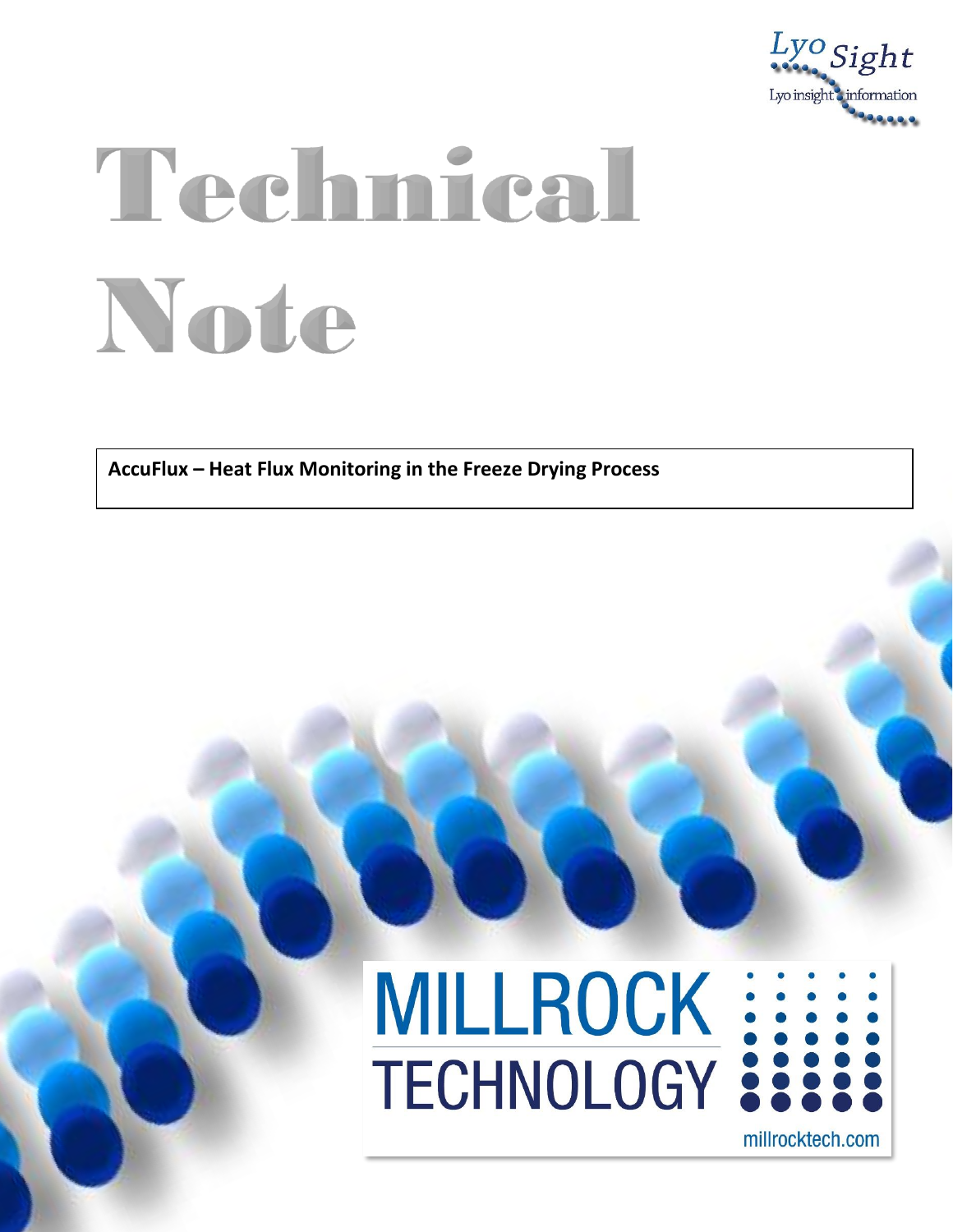

## **AccuFlux – Heat Flux Monitoring in the Freeze Drying Process**

TN Thompson July 2016

AccuFlux, a heat flux sensor, is a thin-film differential thermopile. It acts as a transducer that generates an electrical signal proportional to the total heat applied to the surface of the sensor. The signal is proportional to the difference in temperature and the number of junctions in the thermopiles and is proportional to the heat flow per unit area.



Heat flux sensors are simple devices that can be used to measure heat flux in discrete locations. The sensors are unique because they are very thin and provide minimal perturbations to the flow of heat. They require no special wiring, reference junctions or special signal conditioning. The accuracy of the measurement with these devices is optimized by proper installation and the ability to adequately couple the sensor to the materials surrounding it as well as to any prevailing thermal conditions such as convection currents.

The ease of installation makes the use of these sensors in a freeze dryer almost unlimited since the thin and flexible sensors can be attached to either flat or curved surfaces and permanently bonded in place with conventional adhesives or epoxies.

The heat flux sensor is most commonly placed on the shelf surface or recessed in the shelf surface to measure the heat flow between the shelf and freeze drying container. Multiple sensors may be placed on one shelf, such as the center and edges. They may also be placed on other surfaces including the container to measure local events.

Heat flux measurement provides insight into heat transfer events that take place during each of the phase of freeze drying including; freezing, primary drying, and secondary drying. Since the devices are mounted in-situ, continuous monitoring of the process can be performed.

With heat flow data all of the critical process parameters can be determined. For example, the thermal conductivity of the vial (Kv) can be directly measured when thermocouples are placed on the shelf surface and in the product. This eliminates the need to calculate Kv and any